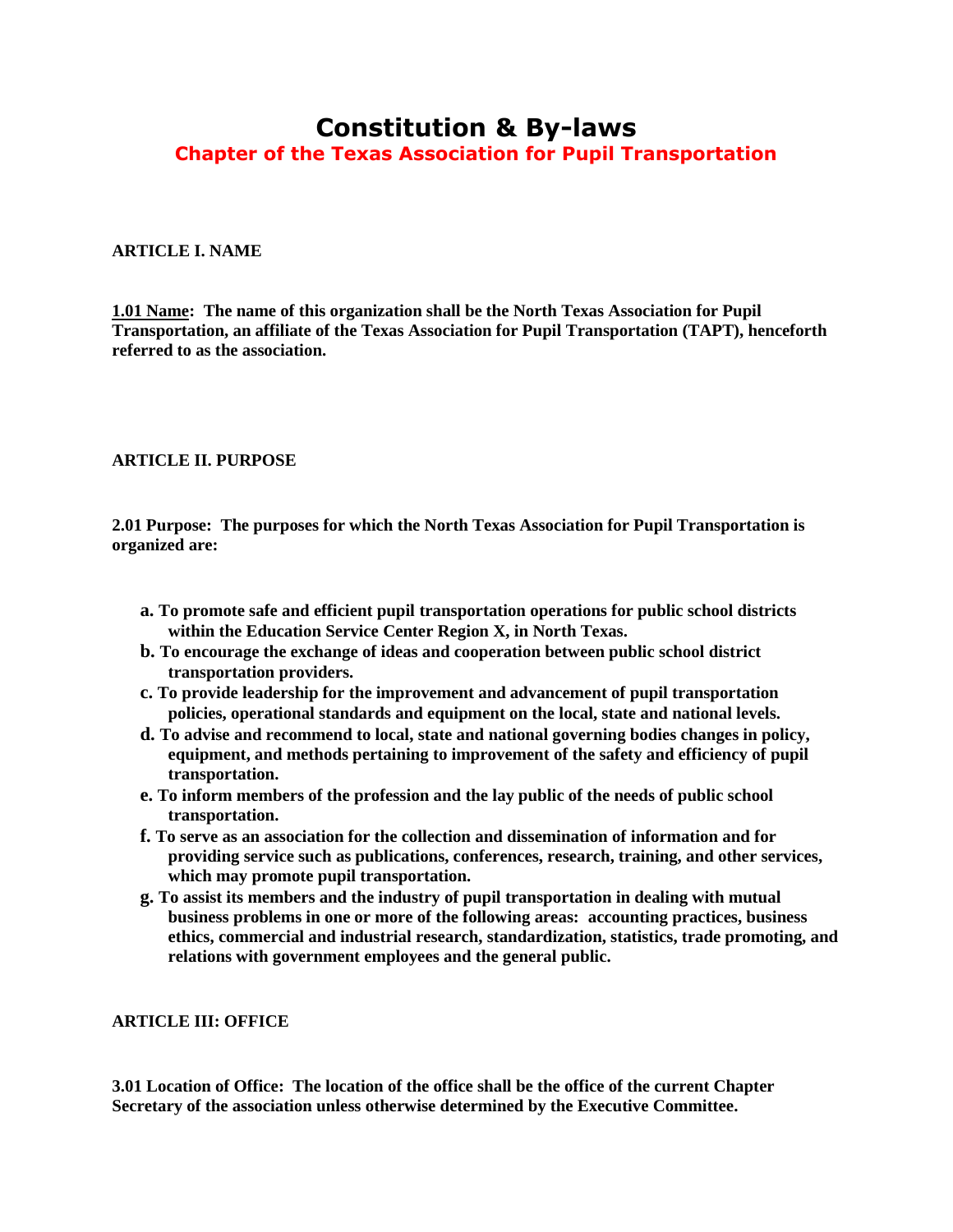# **ARTICLE IV. MEMBERS**

**4.01 Membership: Membership in the organization shall be open to all public school district personnel involved in pupil transportation operations in Education Service Centers Region X. Membership shall also be open to individuals connected with pupil transportation in a supply or technical advisory capacity.**

**The association shall have three (3) classes of members: Active, Associate, and Honorary. The qualifications of such classes shall be as follows:**

**a. Active Member. Any person shall be eligible for Active Membership if the person is an active employee interested in, engaged in, or associated with any phase of public transportation in a school transportation program. Active members in good standing shall be entitled to attend all association meetings and participate in discussions of the association. These members are entitled to hold office and to vote.**

- **b.** Associate Member. Any person connected with pupil transportation in a supply, technical advisory capacity, or school district personnel other than those designated as an active members. Associate members in good standing shall be entitled to attend all association meetings and participate in discussion of the association. These members are not entitled to hold office or vote.
- **c. Honorary Member. Retired active member with a minimum of five (5) consecutive years of membership in good standing in the association shall automatically become an honorary member. Honorary members shall be entitled to all privileges of a active members with the exception of voting and holding office, but shall be exempt from paying dues. The Executive Committee shall have the right to confer Honorary Membership in the association.**

4.02 Rights of Members: Active members of the association shall be entitled to all of the rights and privileges of the association including the right to vote, hold office, and receive any benefits offered by the association. All other classifications of membership shall be entitled to the rights and privileges of the association except the right to vote, hold office, or to receive specific benefits, which may be available to the active members of the association.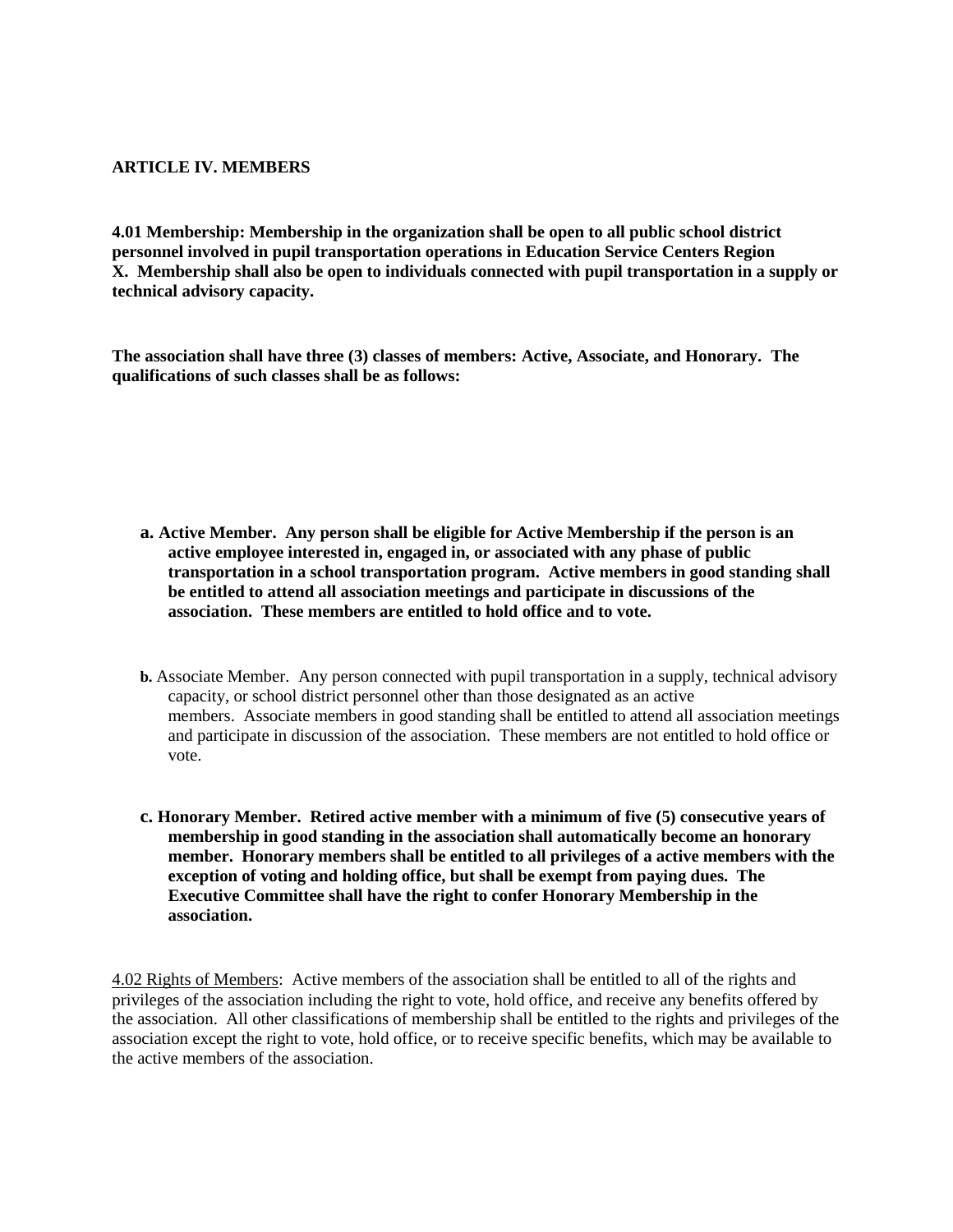4.03 Election of Members: The Executive Committee shall have the power to approve all applications for membership except that no individual may be denied on the basis of race, national origin, religion, or gender.

4.04 Membership Year: The membership year shall be the same as the fiscal year.

4.05 Transfer of Membership: Membership in the North Texas Pupil Transportation Association is nontransferable or assignable.

**4.06 Termination of Membership: Membership in the association may be terminated for nonpayment of dues, by resignation, by failure to comply with requirements for membership, or other causes as determined by the association.**

# **ARTICLE V: DUES.**

**5.01 Dues: The annual dues shall be determined by the Executive committee. All dues are payable by October 1 and shall be considered delinquent on January 1. Members who have paid dues by November 1 will be included in the NTAPT directory for that school year.**

# **ARTICLE VI: MEETING OF MEMBERS**

6.01 Monthly Meetings: The association shall meet every month from September through May unless determined otherwise by the membership. The monthly meeting will occur on the second Thursday of each month with any exception to be determined by the Executive Committee.

6.02 Special Meetings: Special meetings of the members may be called by the president, Executive Committee, or not fewer than 50% of the members who have voting rights.

6.03 Place of Meetings: The membership shall be informed of the place of the monthly meeting and program for the meeting by the secretary. The Executive Committee shall approve the meeting sites in advance.

6.04 Order of Business: The order of business shall be as follows at a minimum: Call to order, reading, and adoption of the minutes and treasurer's report, unfinished business, new business, program, adjournment.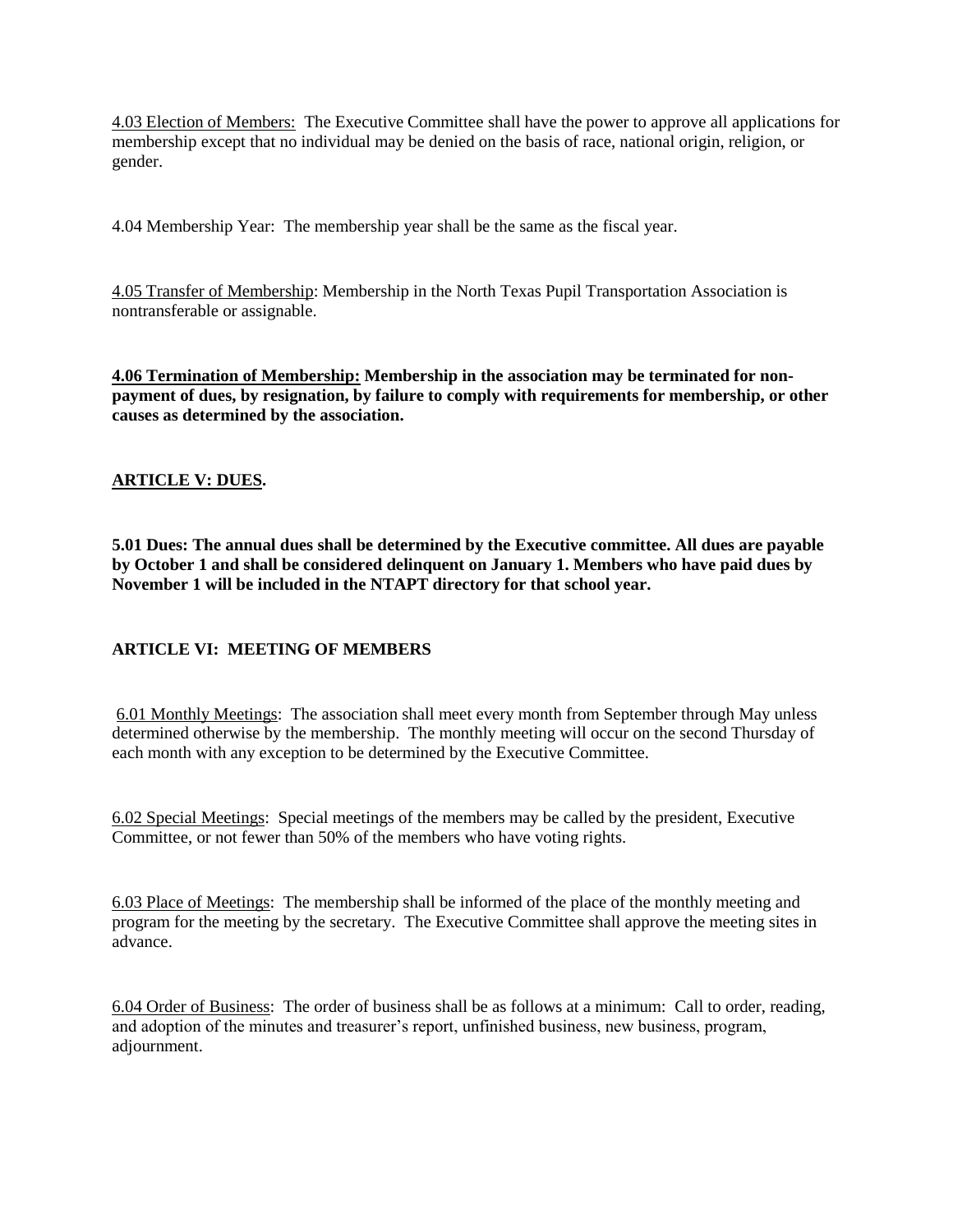### **Article VI. FINANCES**

7.01 Fiscal Year: The fiscal year of the association shall be from September 1 of one year to August 31 of the follow year.

7.02 Budget: The Executive Committee shall prepare and adopt a budget at its first meeting each year.

7.03 Annual Audit: The association shall prepare an annual audit for the distribution to Chapter members.

7.04 Fiscal Policy: The Executive Committee shall adopt and from time to time review the Chapter's fiscal policy. This fiscal policy will set out formal procedures that shall govern internal controls; the signing of checks,; the obligation of funds; authorized expenses, and other significant aspects of the association's fiscal operation.

# **ARTICLE VIII: PARLIAMENTARY AUTHORITY**

8.01 Parliamentary Procedure: All meetings of the association shall be conducted according to parliamentary procedure as set forth in the most recently published Roberts Rules of Order unless they are inconsistent with the constitution and bylaws or special rules of this association. The immediate past president will discern appropriate parliamentary action as required during regular, special, and Executive Committee meetings of the association.

# **ARTICLE IX. OFFICERS**

**9.01 Officers: The officers of the organization shall consist of a President, a President-Elect, a Secretary, a Treasurer, Historian, and an ex officio.**

**9.02 Election: Election of officers shall be conducted each year between May and August to assure that the officers will be able to assume The Nominating Committee shall present a ballot of at least one candidate for each office to the membership at the March meeting, with candidates for each office except President. The nominee for President shall be the current President-Elect. Nominations may also be made by any active member from the floor at the March meeting, provided the nominee's consent is secured before the nomination is made. All candidates for office must be active members in good standing meaning their dues shall be paid by January 1 due date and must attend a minimum of 3 meetings that school year.**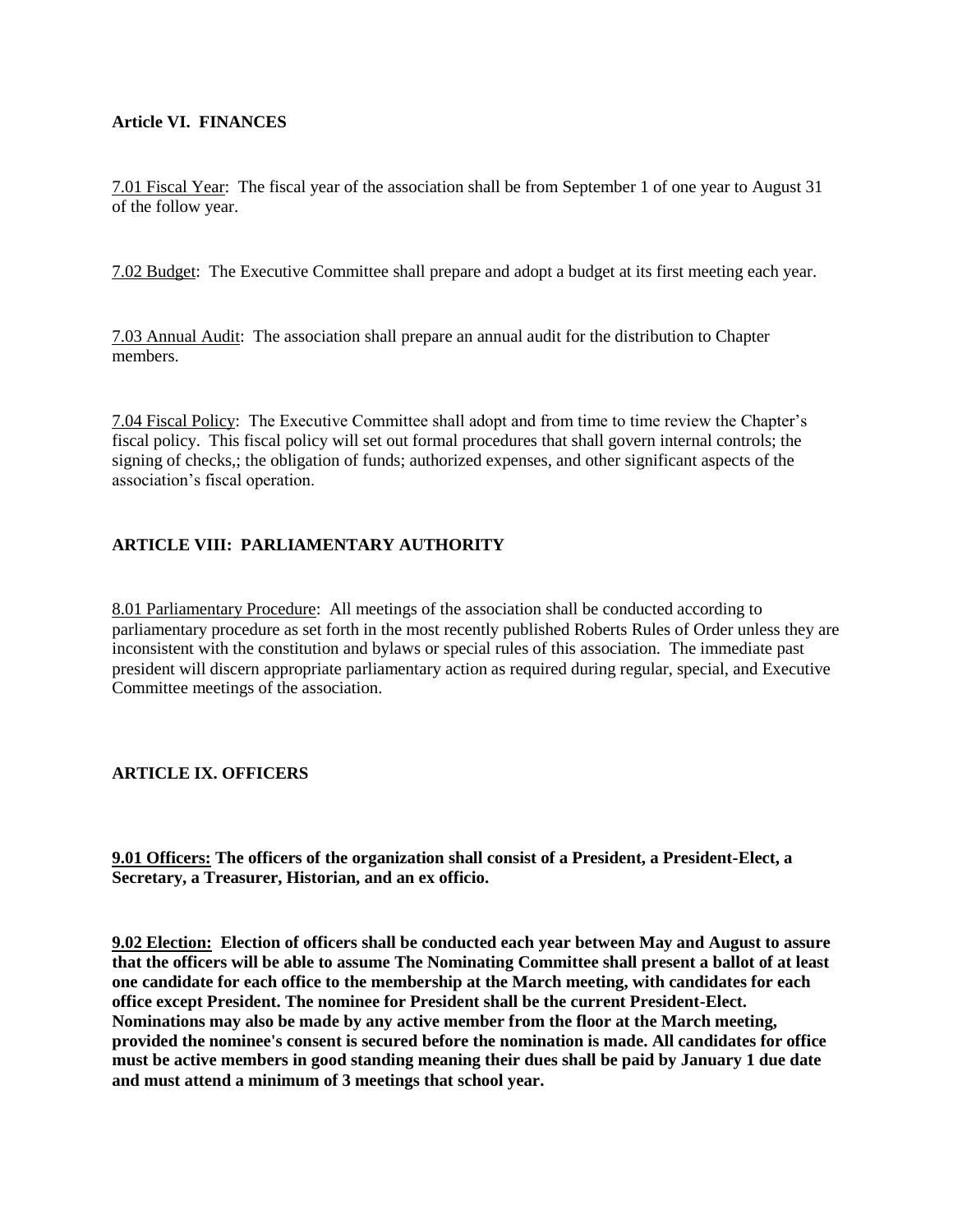**9.03 Term: Officers shall serve until the installation of officers at the May meeting. There will be a 2-consecutive term limit for every office except Treasurer, for which there is no term limit. Other exceptions will be determined by the nominating committee with approval by the Executive Committee.**

**9.04 Vacancies: A vacancy an office shall be filled by the Executive Committee and that person shall serve only to the end of the unexpired term, excepting the office of the president. A vacancy in the office of president shall be filled by the president-elect. The president-elect shall move into the office of president to complete the term. The president-elect shall advance to president the next year and fulfill his/her duties as usual.**

**9.05 Removal: Chapter officers may be subject to removal from office by a two thirds (2/3) vote of the active membership present for obstructive behavior affecting the mission and goals of the association, violating the Constitution and By-Laws of the association, negligence of duties as stated in the Constitution and By-Laws, and/or misconduct or behavior to the association as reported by any active member of the association.**

**9.06 President: The President shall hold office for the period of one (1) year or until the new president takes office. It shall be the duty of the president to preside or arrange for presiding officers at all meetings and in conjunction with the president-elect, to prepare the program for the monthly meetings of the association. The president shall appoint all committees not otherwise specified except the Nominating Committee. The president shall be the chairperson of the Executive Committee whenever deemed necessary, or whenever requested to do so by the membership. The president shall perform all other duties normally pertaining to the office. The president shall serve as an Ex-Officio member of all committees except the nominating committee. The president shall arrange for an annual audit of the association's financial records.**

**9.07 President-Elect: The president-elect shall hold office for a period of one(1) year and shall become the president of the association at the end of the current president's term. The presidentelect shall serve as acting chairperson of the Executive Committee and presiding office over monthly chapter meetings in the absence of the president and perform other such duties as may be assigned by the president. The president-elect shall, in conjunction with the president, prepare the program for the monthly meeting. The president-elect shall advance to the office of president if the office of president is vacated. The President-Elect shall serve as the chairperson of the membership and program committees.**

**9.08 Secretary: The secretary shall hold office for a period of one (1) year and shall keep the minutes of the meetings of the members, give notice of meetings or other events in accordance with the provisions of these By-Laws, be custodian of the association's records, keep correspondence of**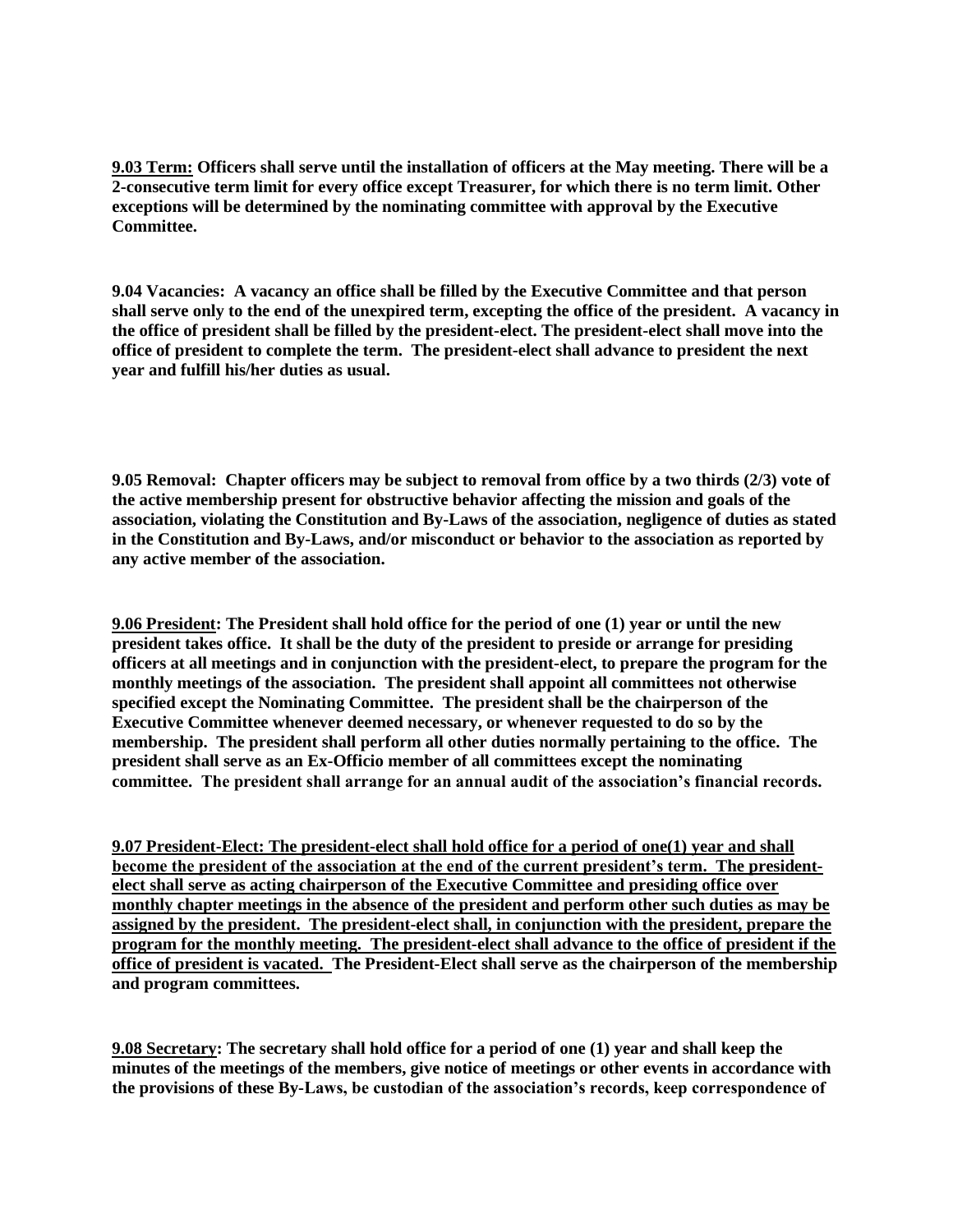**the association, and maintain a database of all current members of the association including contact information.**

**9.09 Treasurer: The treasurer shall hold office for an unspecified period. The treasure has charge and custody of and responsibility for all funds of the association receives and gives receipts for monies due and payable to the association from any source, and deposits said funds as required. The treasurer is responsible for preparing the following year's budget for the Executive Committee. The Treasurer shall present an account of all monies at every general meeting.**

**9.10 Historian: The Historian shall maintain a narrative account of the events of the current year as well as a photographic history.**

**9.11 Immediate Past President (Ex-Officio): The Ex-Officio shall hold office for a period of one (1) year at which time the office shall be filled by the previous president of the association. The exofficio shall serve as parliamentarian for the association and ensure proper order of the meeting proceedings in accordance with Robert's Rules of Order.**

#### **ARTICLE X: COMMITTEES**

**10.1 Standing Committees: The standing committees of the association shall consist of an Executive Committee, a Membership Committee, Road-e-o, poster, scholarship, speech, and an audit Committee.**

**10.02 Executive Committee: The Executive Committee shall be comprised of the elected officers of the association and the immediate past President. The Ex-Officio shall serve as a non-voting member.**

- **a. It shall be the duty of the Executive Committee to act upon matters of business which are to be presented at the meetings of the association and to fill vacancies which may arise between elections. The Executive Committee shall approve all committee appointments made by the President. The Executive Committee shall conduct (in the interim between organization meetings) the duties and responsibilities and be the final authority for the conduct of the association in all matters, except as stated otherwise in the Constitution and Bylaws.**
- **b. A member of the Executive Committee, by reason of three (3) consecutive absences from monthly meetings, may forfeit their membership on the executive committee by a majority vote of the executive committee.**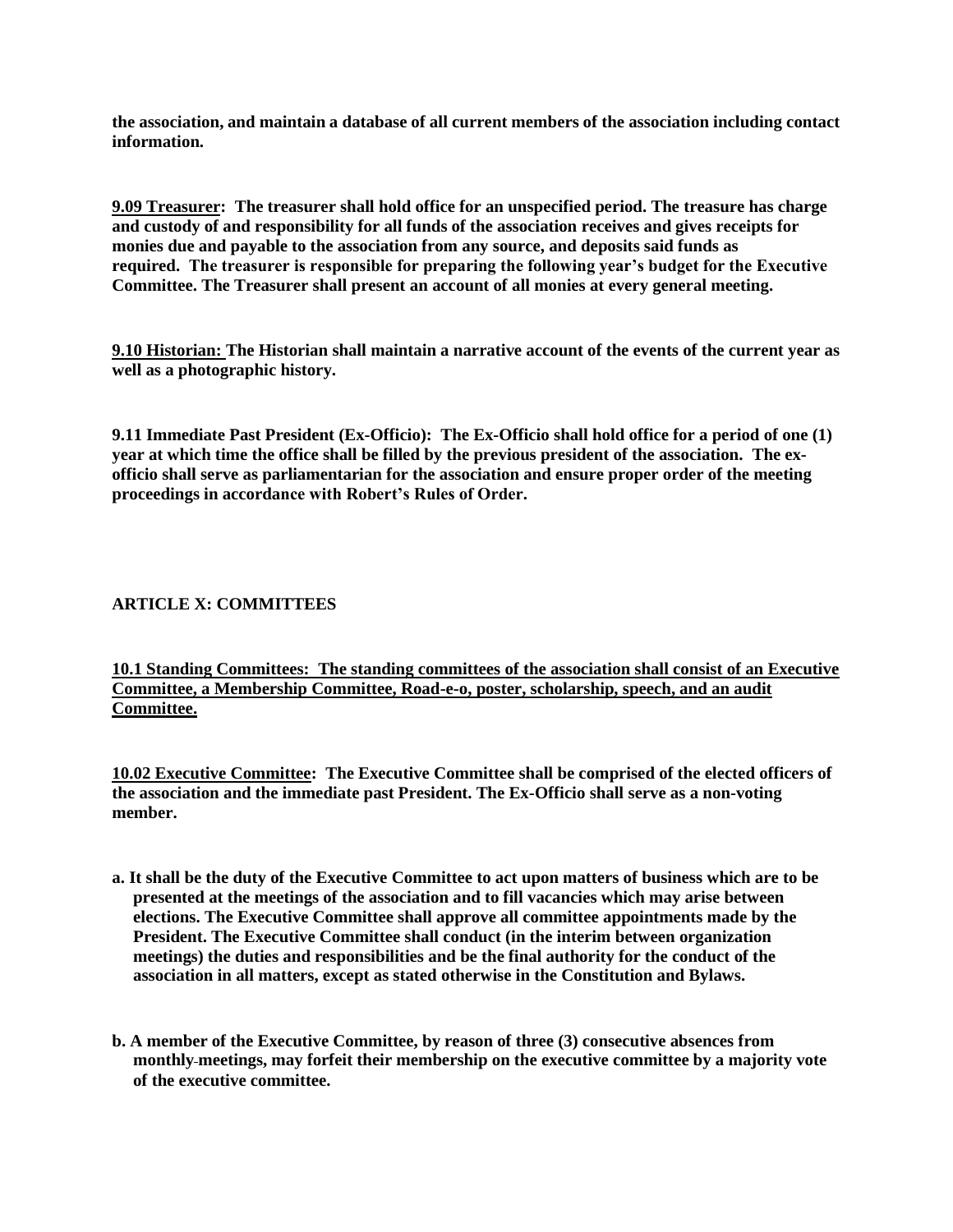**c. Executive Committee meetings shall be called by the President or by a majority of the Executive Committee. Each year the committee shall meet in August, or as determined by the new President.**

**10.03 Membership Committee: The Membership Committee shall consist of the president-elect, exofficio and 2 active members from different geographic areas throughout the Chapter area. It shall be the duty of the membership committee to promote membership in the association throughout the public school districts in the Chapter area. The members are appointed by the current president.**

- **a. It shall be the duty of the membership committee to promote membership in the organization throughout the school districts in North Texas.**
	- **b. The ex-officio shall preside over the membership committee.**

**10.04 Audit Committee: Audit Committee shall consist of the president-elect, 2 active members appointed by the president from the association, and the treasurer. The appointed members shall not be an officer of the association nor scheduled to become an officer in the next fiscal year. If it is determined that the person holding the treasurer position will change, the incoming treasurer will observe during the audit to aid in the transition process.**

**10.05 Other Committees: Other committees may be appointed by the president or by a majority of the Executive Committee.** 

**10.6 Nominating: The Nominating Committee shall consist of three (3) members and the immediate past President, who appoints the committee members. The immediate past President shall serve as a non-voting chairperson.**

- **a. It shall be the duty of the Audit Committee to review and inspect all financial records of the association for the current year. The treasurer will provide all supporting documentation to the committee members as they may require.**
- **b. The Audit Committee will prepare a written report to the membership at the first meeting of the association's year (September) on the status of the record keeping and accuracy of the financial**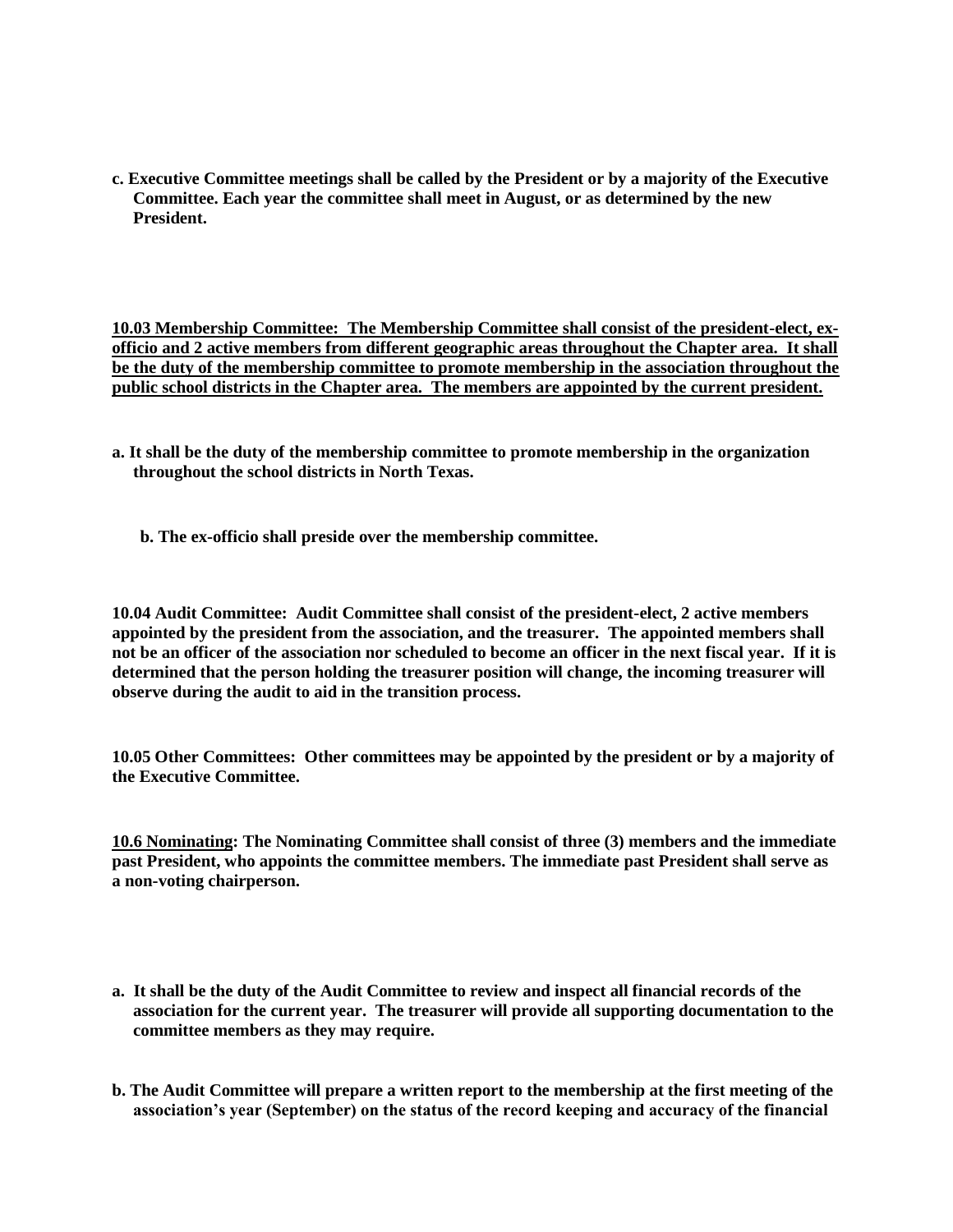**records. A copy of this annual audit will be provided to the Executive Secretary for the Texas Association for Pupil Transportation.**

# **ARTICLE XI. MEETINGS**

**Section 1. Regular: The organization shall meet monthly at a time and place determined by the Executive Committee. The order of business shall include the following: Call to order, reading of minutes and report of the Secretary, report of the Treasurer, unfinished business, report of the nominating committee, new business, program, and adjournment.**

**Section 2. Special: Special meetings of the organization may be called by the President or by the Executive Committee. The President or the Executive Committee must call a special meeting if they are requested to do so in a written request defining the purpose of the meeting signed by ten (10) percent or more of the active members.**

#### **ARTICLE XII. QUORUM**

**11.01 Quorum: A majority of active members present shall constitute a quorum for the transaction of business.**

**Article XIII. BOOKS AND RECORDS**

**12.01 Records: The association shall keep records, complete books, and accounts and shall also keep minutes of the proceeding of its meetings and committee. All books and records of the association may be inspected by any member for any proper purpose at any reasonable time. The chapter secretary shall serve as the custodian of records for the association.** 

**Article XIV: CHAPTER DISSOLUTION**

**13.01 Dissolution: Upon dissolution of the association, all assets (including real property, money and equipment), after paying all just claims upon it, shall be conveyed to the Texas Association for Pupil Transportation Scholarship Fund for disbursement as determined by the TAPT Executive Committee. The last official duties of the association's president shall be to close all accounts, effect this transfer of property, and turn over all records to the Executive Secretary for the Texas Association for Pupil Transportation. All property transfers will be made in full compliance with whatever laws are applicable at the time.**